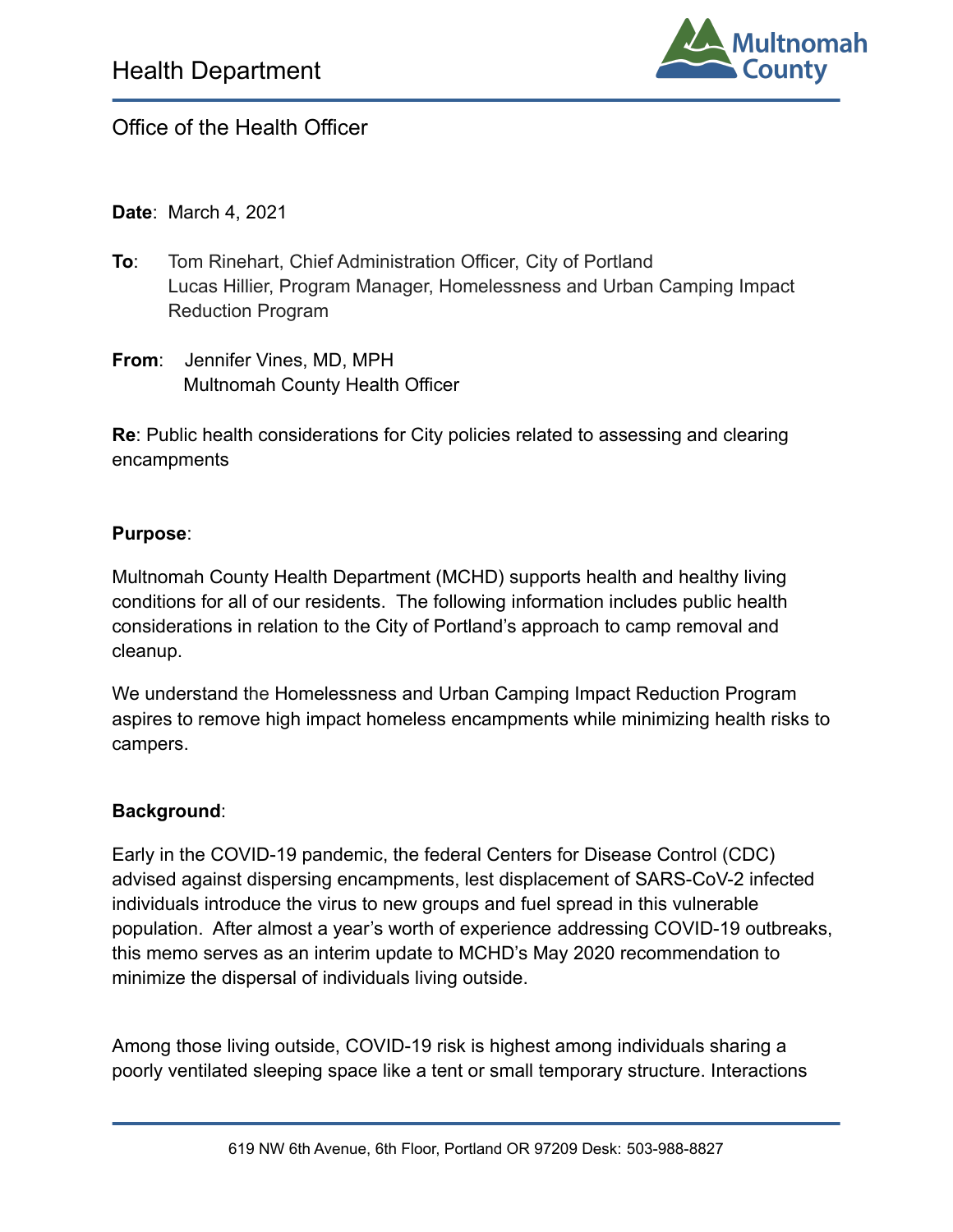outdoors are generally considered to be low risk for COVID-19 transmission, especially when people are using masks and maintaining several feet of physical distance.

While there is risk of spreading virus to new groups when encampments are dispersed, there are few known outbreaks of COVID-19 traced to a group of people living outdoors.

Conversely, congregate settings of all kinds are known to be high risk for COVID spread. Minimizing the risk of introduction of the virus into a congregate shelter setting during camp cleanups is paramount.

Independent of camp removals, a number of interventions support the health of persons experiencing homelessness and the broader community with respect to urban outdoor living:

- Providing and maintaining bathrooms and handwashing stations
- Removing untreated human feces
- Removing uncapped used syringes

### **COVID risk mitigation interventions:**

- Distributing masks, hand sanitizer, disease information
- As available, offering COVID19 testing options
- As available, providing COVID19 vaccine access options

### **Additional COVID risk mitigation strategies to consider before and during a campsite cleanup:**

### *Identify individuals with symptoms who are likely to go to a congregate shelter and arrange for testing.*

Options may include AMR or a safety net clinic

Caveat: may be difficult to distinguish new/unexplained symptoms from underlying poor health or other chronic conditions; may not identify individuals who are too early in their illness to show a positive rapid test; individuals may decline testing

### *Offer vaccination in the field during early engagement*

By 10 days post-vaccine individuals are likely to be protected; they would also be considered no longer infectious if they in fact had COVID at the time of vaccination. Caveats: Some vaccines require special handling. Options to implement this are unclear at this time.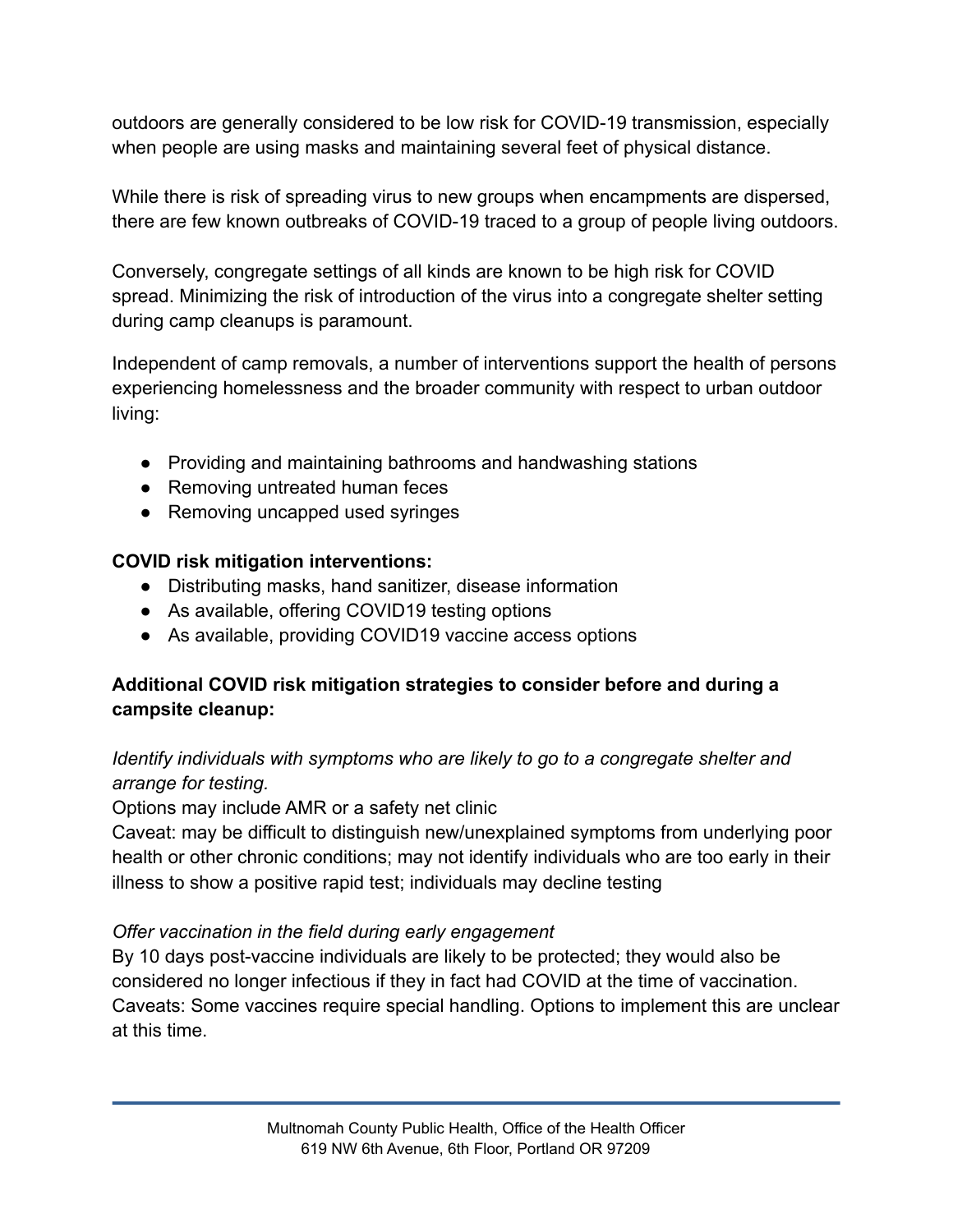*Have outreach workers on the lookout for a group of individuals sick with similar symptoms:*

Caveat: These would need to be defined, given the poor general health of this population.

Response would include:

- Leave affected individuals in place (those sick and those not sick who are close contacts or otherwise part of a relatively stable group)
- Collect information symptoms, dates people started getting sick, whether anyone hospitalized
- Report to public health: 503-988-3406 option 1 for non-COVID-19 concerns; option 4 for COVID-19 concerns and/or email diseasereport@multco.us

## **Other specific infectious disease health risks in persons experiencing homelessness**

## **Shigella**

Multnomah County has had Shigella outbreaks among unhoused individuals, including a strain that is resistant to many first-choice antibiotics. Shigella is a diarrheal illness that is spread by poor hand hygiene and sexual behaviors. Clean up of camps contaminated with human waste should include a disinfection procedure. Staff should be on the lookout for individuals or groups of people ill with unexplained diarrhea.

# **HIV**

Multnomah County has had an increase in HIV infections affecting unstably housed individuals. HIV is spread most efficiently through the sharing of needles and also spreads through sexual activity. HIV does not survive on dry surfaces. Freshly used needles are a risk. The Multnomah County STD Program can provide resources related to HIV prevention measures including frequent HIV screening.

# **Hepatitis A**

Any large unhoused population is at risk of a Hepatitis A outbreak like the one that happened in [San Diego 2016-2018](https://www.sandiegocounty.gov/content/sdc/hhsa/programs/phs/community_epidemiology/dc/Hepatitis_A.html) (Over 500 cases, 20 deaths, and over 200,000 vaccines given). Hepatitis A is a virus which is spread by direct contact with an infected person / stool or by contaminated water or food in association with poor hygiene. Clean up of camps which are contaminated with human waste should include a disinfection procedure. Work is ongoing to offer Hepatitis A vaccine to people experiencing homelessness.